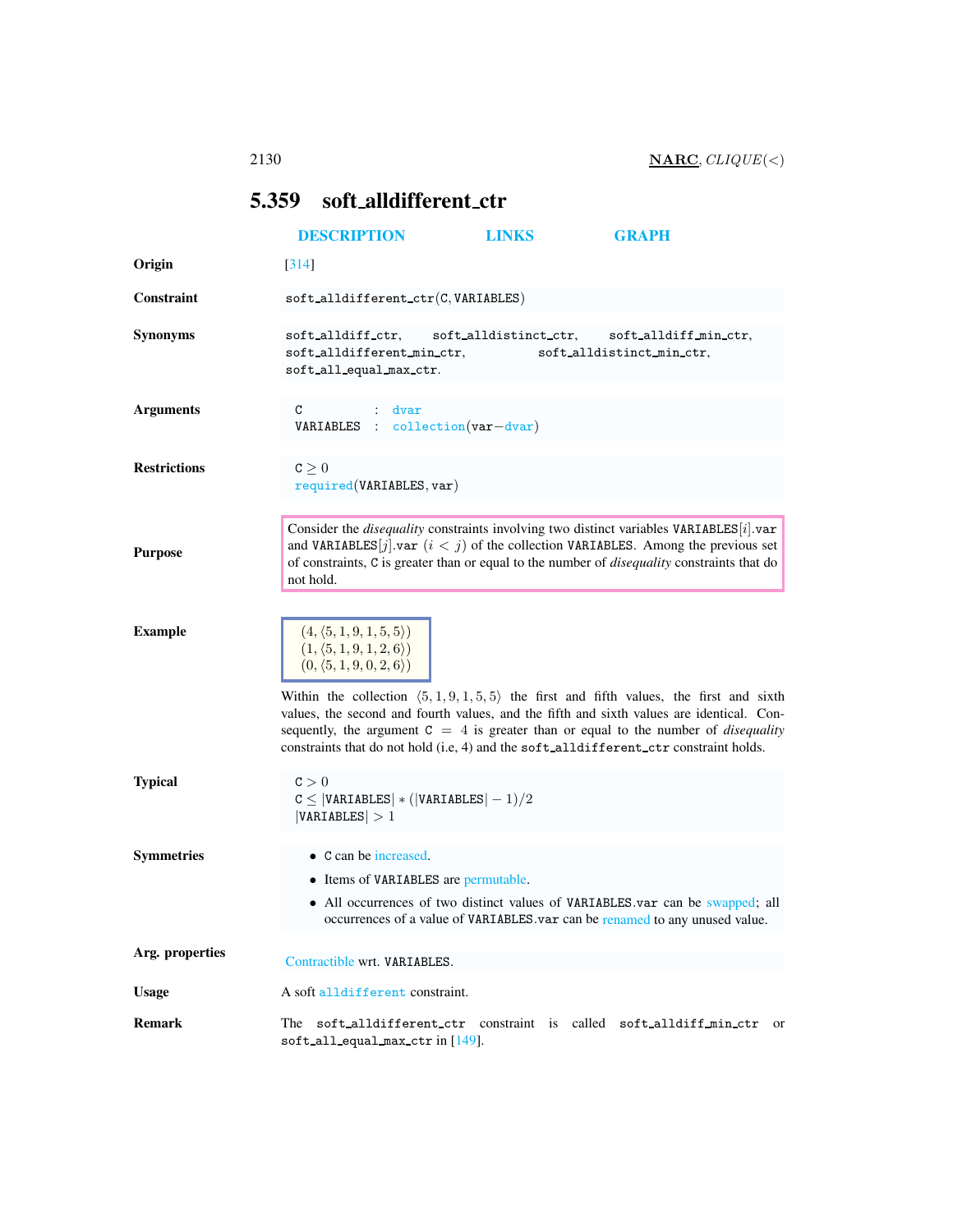Algorithm Since it focus on the soft aspect of the all different constraint, the original article [314] that introduces this constraint describes how to evaluate the minimum value of C and how to prune according to the maximum value of C. The corresponding filtering algorithm does not achieve arc-consistency. W.-J. van Hoeve [422] presents a new filtering algorithm that achieves arc-consistency. This algorithm is based on a reformulation into a minimum-cost flow problem.

#### **Counting**

| Length $(n)$                                                |  |     |  |                |         |          |           |
|-------------------------------------------------------------|--|-----|--|----------------|---------|----------|-----------|
| Solutions                                                   |  | 208 |  | $13625$ 172576 | 1630279 | 40632320 | 111443177 |
| Number of solutions for soft-alldifferent-ctr: domains $0n$ |  |     |  |                |         |          |           |



#### Solution density for soft alldifferent ctr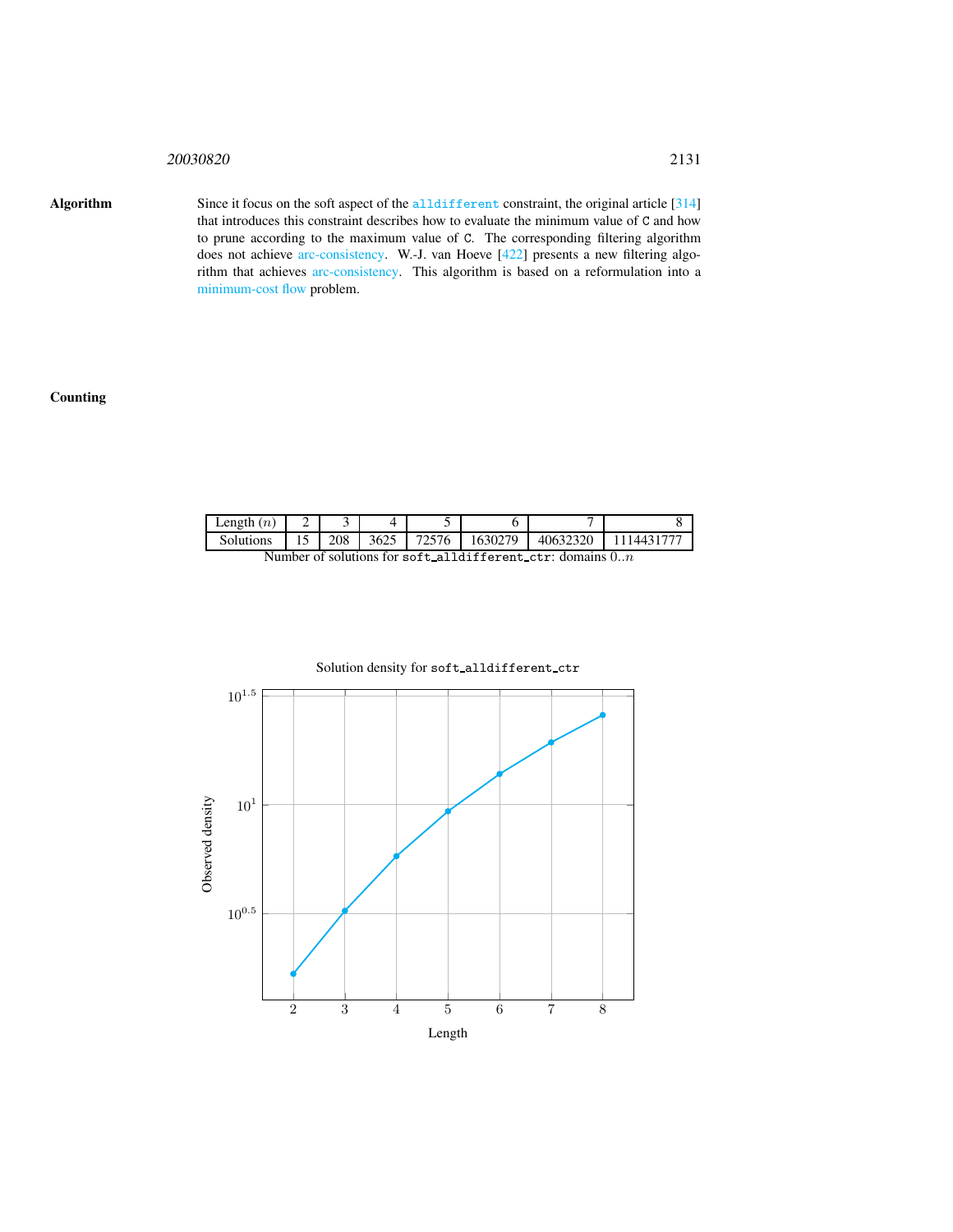

Solution density for soft alldifferent ctr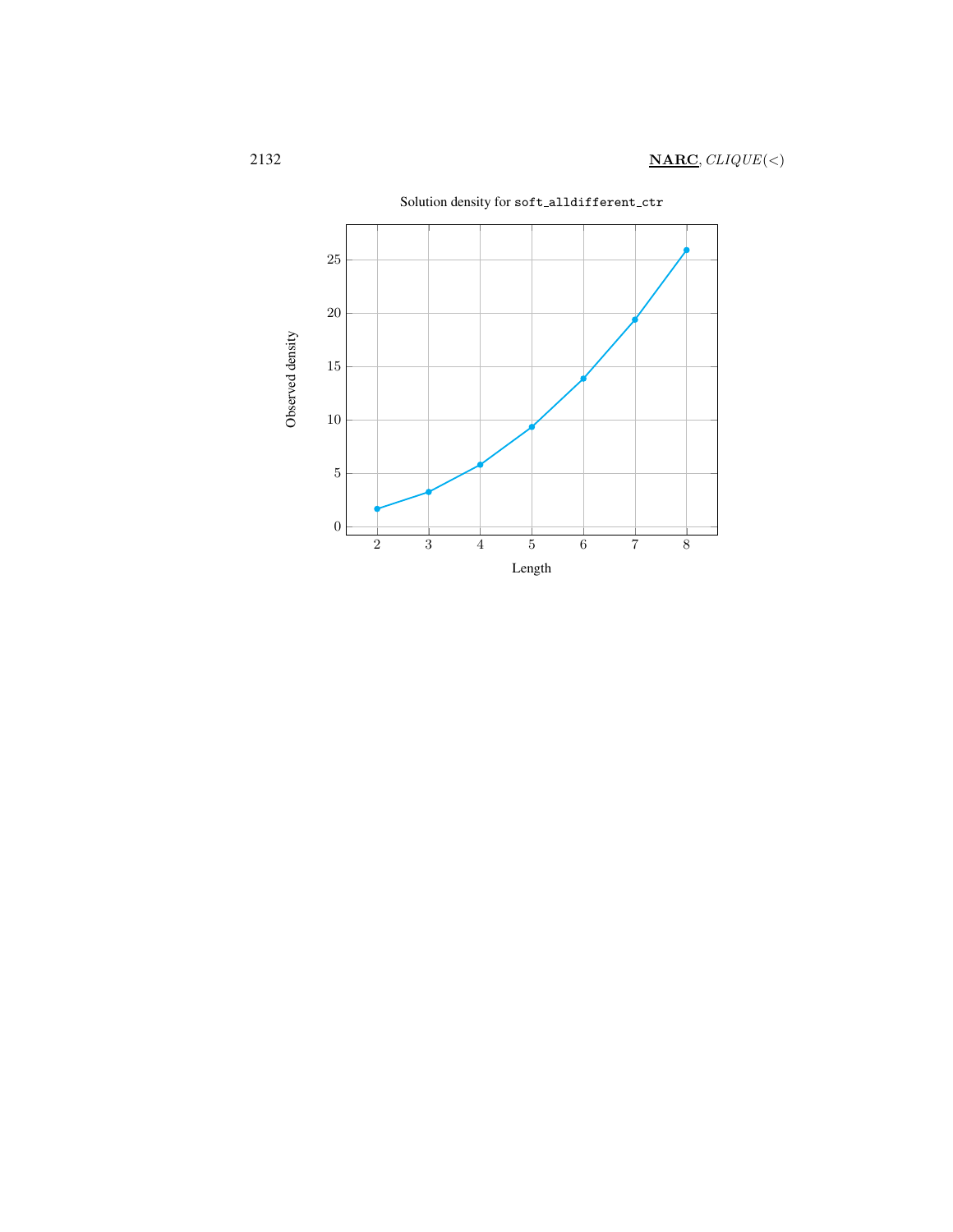| Length $(n)$       |                        | $\overline{2}$           | $\overline{3}$           | $\overline{4}$           | 5                        | 6                        | 7              | 8          |
|--------------------|------------------------|--------------------------|--------------------------|--------------------------|--------------------------|--------------------------|----------------|------------|
| Total              |                        | $\overline{15}$          | 208                      | 3625                     | 72576                    | 1630279                  | 40632320       | 1114431777 |
|                    | $\theta$               | 6                        | 24                       | 120                      | $\overline{720}$         | 5040                     | 40320          | 362880     |
|                    | 1                      | 9                        | 60                       | 480                      | 4320                     | 42840                    | 463680         | 5443200    |
|                    | $\overline{c}$         | $\overline{a}$           | 60                       | 540                      | 6120                     | 80640                    | 1169280        | 18144000   |
|                    | 3                      | $\overline{a}$           | 64                       | 620                      | 7320                     | 100590                   | 1580880        | 27881280   |
|                    | $\overline{4}$         | $\overline{a}$           | $\overline{\phantom{a}}$ | 620                      | 7620                     | 113190                   | 1933680        | 36666000   |
|                    | 5                      | $\overline{\phantom{0}}$ | $\overline{\phantom{a}}$ | 620                      | 7620                     | 113190                   | 1968960        | 39206160   |
|                    | 6                      |                          | $\overline{\phantom{a}}$ | 625                      | 7770                     | 116760                   | 2051280        | 41111280   |
|                    | 7                      |                          | $\overline{\phantom{a}}$ |                          | 7770                     | 117390                   | 2086560        | 42522480   |
|                    | 8                      | -                        | $\qquad \qquad -$        | -                        | 7770                     | 117390                   | 2086560        | 42628320   |
|                    | 9                      | $\overline{a}$           | $\overline{\phantom{a}}$ | $\overline{\phantom{a}}$ | 7770                     | 117390                   | 2088520        | 42769440   |
|                    | 10                     | -                        | $\overline{\phantom{0}}$ | $\overline{\phantom{0}}$ | 7776                     | 117642                   | 2095576        | 42938784   |
| Parameter<br>value | 11                     | $\overline{a}$           | $\overline{a}$           | -                        |                          | 117642                   | 2096752        | 43023456   |
|                    | 12                     |                          | $\overline{\phantom{a}}$ | -                        |                          | 117642                   | 2096752        | 43025976   |
|                    | 13                     | -                        | $\qquad \qquad -$        |                          | $\qquad \qquad -$        | 117642                   | 2096752        | 43030008   |
|                    | 14                     | $\overline{a}$           | $\overline{\phantom{a}}$ | $\overline{\phantom{0}}$ | -                        | 117642                   | 2096752        | 43030008   |
|                    | 15                     | -                        | $\overline{\phantom{a}}$ | $\overline{\phantom{0}}$ | $\overline{\phantom{0}}$ | 117649                   | 2097144        | 43044120   |
|                    | 16                     | $\overline{a}$           | $\overline{\phantom{a}}$ | -                        | $\qquad \qquad -$        |                          | 2097144        | 43046136   |
|                    | 17                     |                          | $\overline{a}$           | -                        |                          | $\overline{a}$           | 2097144        | 43046136   |
|                    | 18                     |                          | $\overline{\phantom{a}}$ | $\overline{a}$           | -                        | $\overline{a}$           | 2097144        | 43046136   |
|                    | 19                     | $\overline{a}$           | $\overline{\phantom{a}}$ | -                        |                          | $\overline{\phantom{0}}$ | 2097144        | 43046136   |
|                    | 20                     | $\overline{a}$           | $\overline{\phantom{a}}$ | -                        | -                        | $\qquad \qquad -$        | 2097144        | 43046136   |
|                    | 21                     | ۳                        | $\overline{\phantom{0}}$ | -                        | -                        | $\overline{a}$           | 2097152        | 43046712   |
|                    | 22                     | -                        | $\overline{\phantom{0}}$ |                          |                          | $\overline{a}$           |                | 43046712   |
|                    | 23                     | ۰                        | $\overline{\phantom{a}}$ |                          |                          | $\qquad \qquad -$        |                | 43046712   |
|                    | 24                     | $\overline{\phantom{0}}$ | $\qquad \qquad -$        |                          |                          | $\overline{\phantom{0}}$ |                | 43046712   |
|                    | 25                     | $\overline{a}$           | $\overline{\phantom{a}}$ | -                        |                          | $\overline{a}$           | $\overline{a}$ | 43046712   |
|                    | 26                     | -                        | $\overline{\phantom{0}}$ |                          |                          | $\overline{\phantom{0}}$ | -              | 43046712   |
|                    | 27                     | $\overline{a}$           | $\overline{\phantom{a}}$ | ٠                        | ٠                        | -                        | ٠              | 43046712   |
|                    | 28<br>$\overline{a}$ 1 |                          |                          | - -                      | $\cdot$ $\cdot$ $\cdot$  |                          |                | 43046721   |

Solution count for soft\_alldifferent\_ctr: domains  $0..n$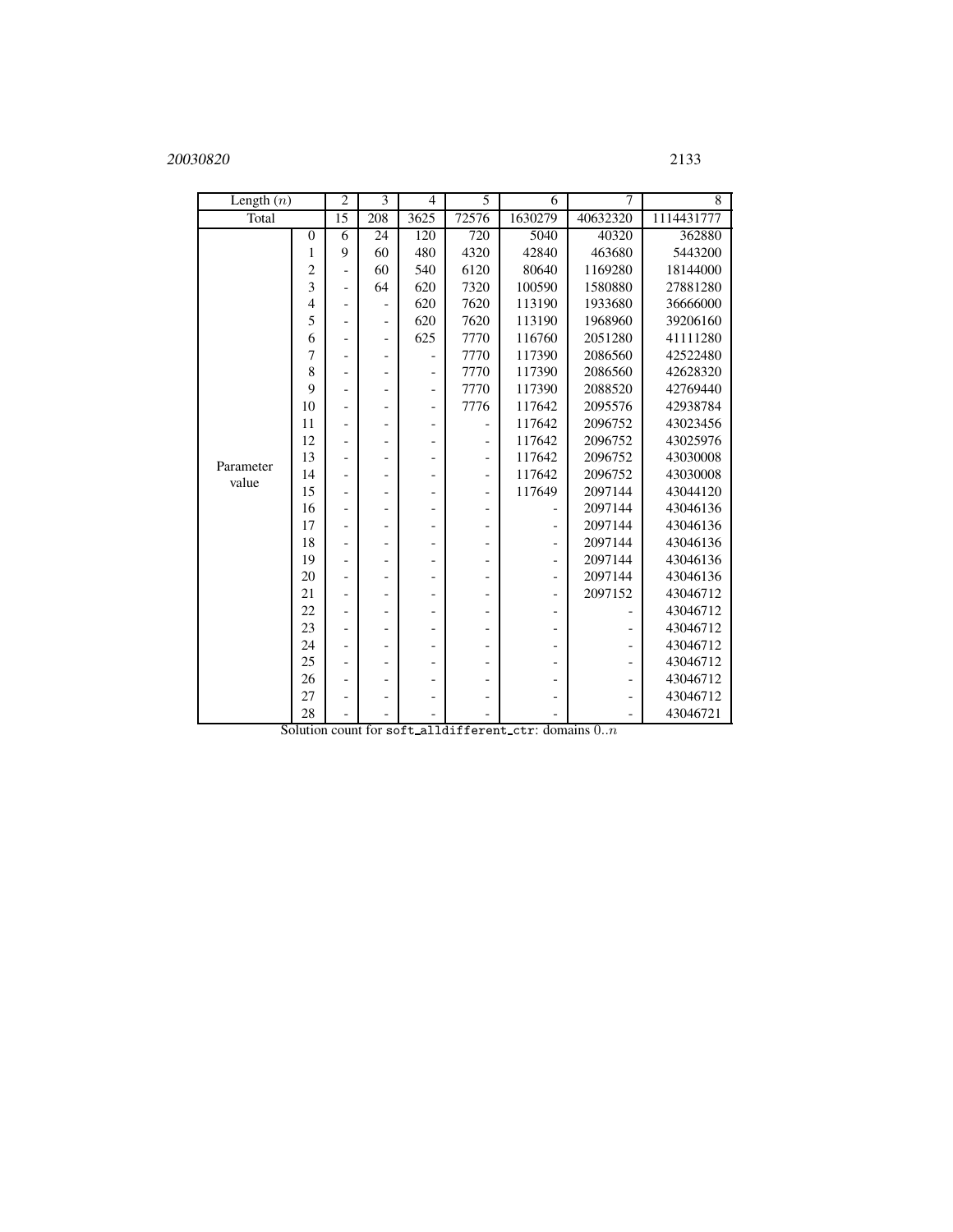

<span id="page-4-0"></span>See also common keyword: soft\_all\_equal\_max\_var, soft\_all\_equal\_min\_ctr, soft all equal min var, soft alldifferent var *(soft constraint)*. hard version: alldifferent.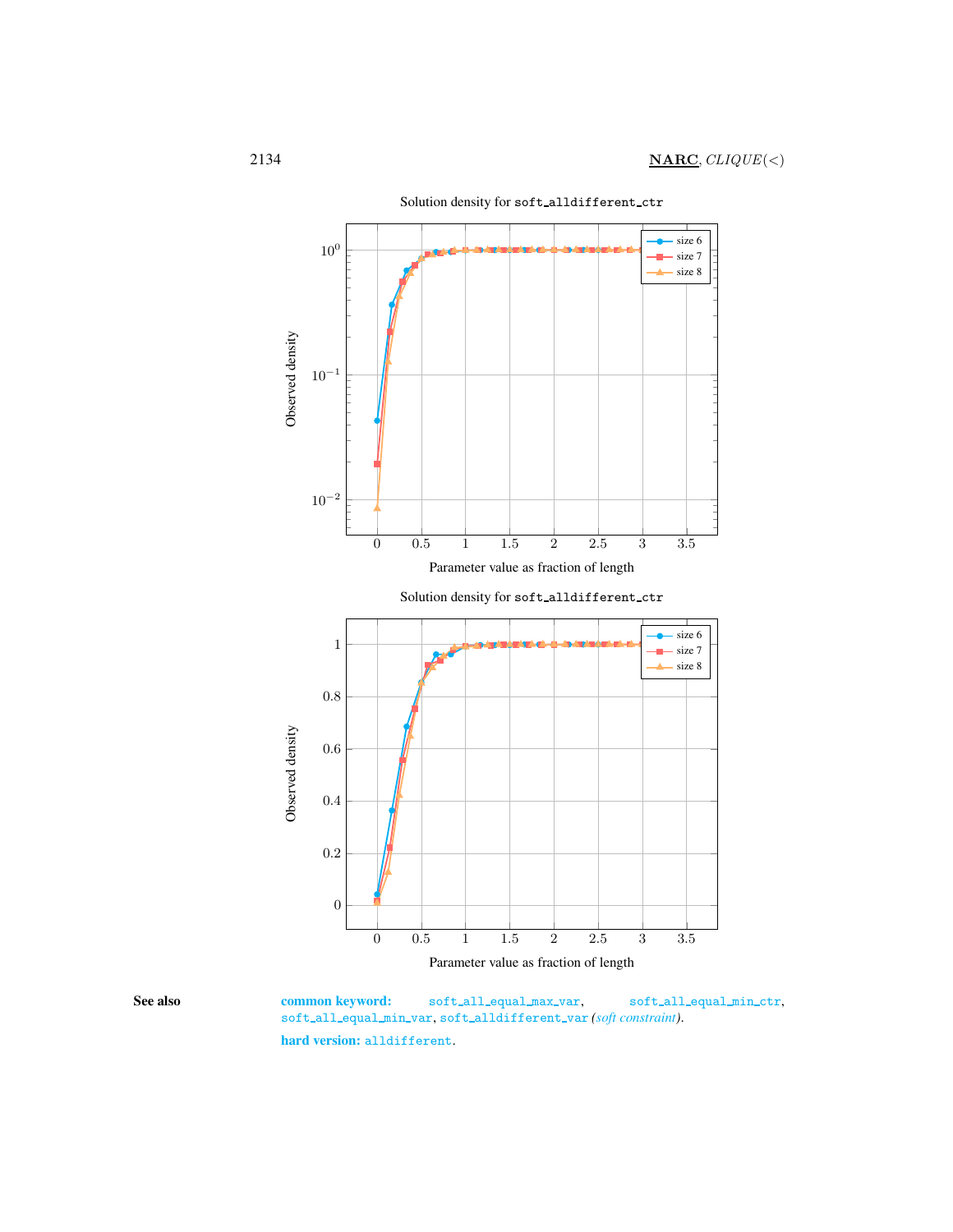implied by: equivalent, imply. implies: soft\_alldifferent\_var. related: atmost\_nvalue. Keywords characteristic of a constraint: all different, disequality. constraint type: soft constraint, value constraint, relaxation, decomposition-based violation measure. filtering: minimum cost flow. modelling: degree of diversity of a set of solutions. modelling exercises: degree of diversity of a set of solutions.